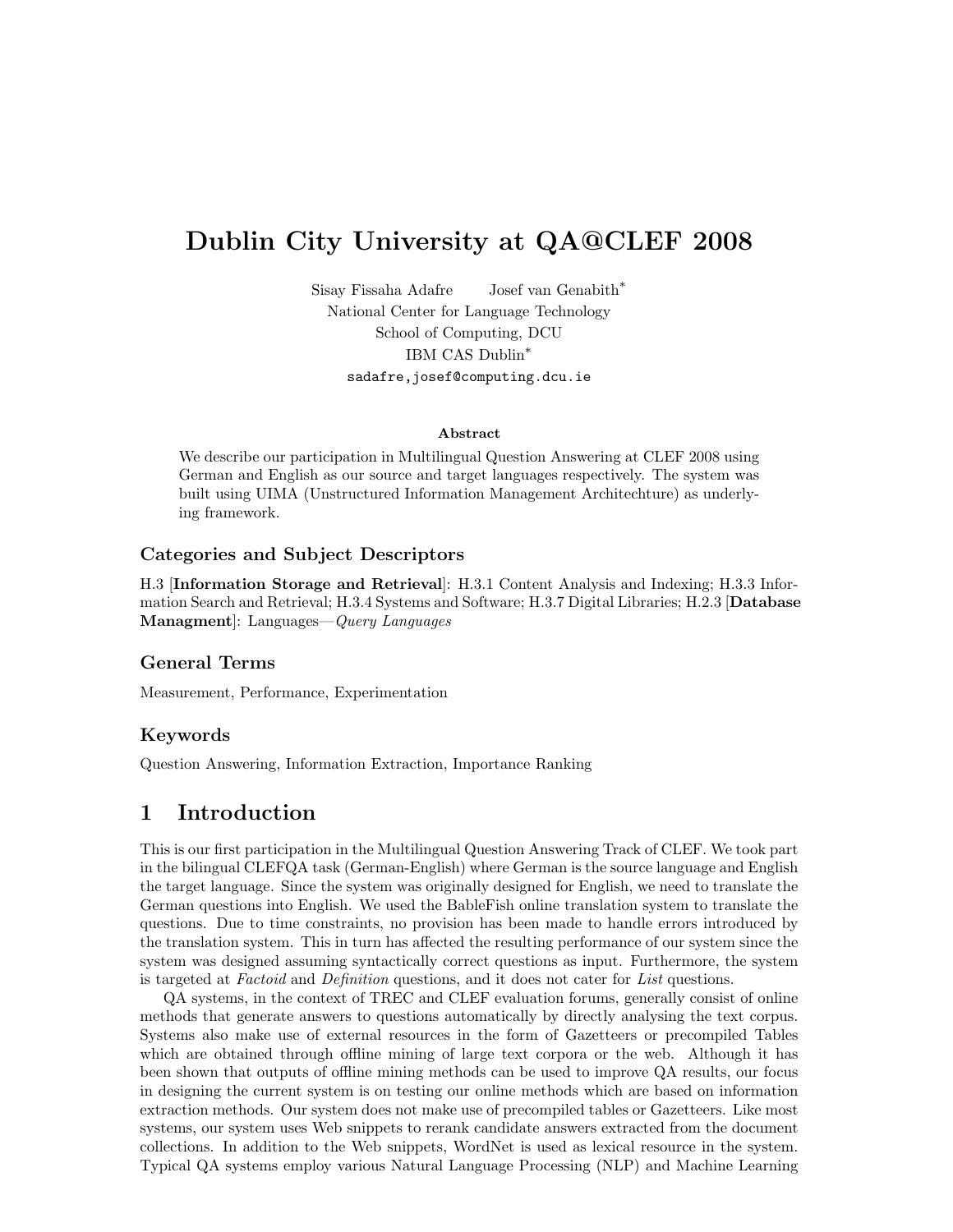(ML) tools, a set of heuristics and different lexical resources. Seamless integration of the various components is one of the major challenges of QA system development. In order to facilitate our development process, we used the Unstructured Information Management Architecture (UIMA) as our underlying framework [\[16\]](#page-9-0).

In the remainder of this paper, we will describe our system. Section [2](#page-1-0) provides a detailed description of the system. It briefly summarises the UIMA framework (Section [2.1\)](#page-1-1), and then presents a componentwise description of the system that deals with Factoid questions. Section [2.8](#page-7-0) summarises the treatment of Definition questions. Section [3](#page-7-1) presents the result of the experimental evaluation. Finally, Section [4](#page-8-0) presents some concluding remarks.

# <span id="page-1-0"></span>2 System Description

We adopted the traditional architecture in building our system. Our question answering system consists of the following core components: Question Analysis, Passage Retrieval, Sentence Analysis and Answer Selection [\[7\]](#page-9-1). Question analysis mainly involves question classification and query generation. We split the documents into passages and indexed them. The passage retrieval component takes queries and retrieves the relevant passages, which are likely to contain an answer. As passages are not the expected response units, they need to be further analysed to extract more focused answers to user questions. The sentence analysis components apply different Machine Learning and Natural Language Processing techniques, such as Named Entity Recognition, Parsing (CFG and Dependency) and Pattern Matching to the sentences, in order to extract candidate answers from them. Finally, the answer selection component takes the output of the different components and generates a ranked list of candidate answers [\[13\]](#page-9-2).

Each of these components employs various tools, and a set of heuristic rules. In order to ease the development process, we used UIMA (Unstructured Information Management Architecture). UIMA provides a number of benefits. First, it provides a common representation mechanism of the result of the different analysis components. It also facilitates the integration of different analysis tools. In the next section, we summarise the features of UIMA that are important for the development of our QA System.

### <span id="page-1-1"></span>2.1 The UIMA Framework

UIMA is a framework and a software development kit for developing applications that analyse and elicit relevant knowledge from unstructured information. Such applications, for example, can be used to extract structured data from unstructured text [\[16\]](#page-9-0). UIMA facilitates integration of typical natural language processing tasks, such as tokenization, sentence detection, named-entity recognition, POS-tagging and chunking, parsing, etc, for building complex applications such as question answering. In the setting of Multilingual CLEF 2008, Question Answering largely involves processing of large unstructured textual information (the document collection) to find answers to questions. UIMA takes care of much of the low level text analysis details and allows one to focus on the actual problem.

UIMA offers different application development options. We adopted the Collection Processing Architecture as it provides the basic building blocks for processing large document collections. As shown in Figure [1,](#page-2-0) the collection processing architecture consists of three main components: Collection Reader, Aggregate Analysis Engine, and Consumers. The Collection Reader iterates through the document collection and converts each document into UIMA internal representation, i.e. Common Analysis Structure (CAS). The CAS is passed to the Aggregate Analysis Engine, which is composed of multiple analysis components (Analysis Engine) which carry out the actual analysis of the document. The Consumers take the output of the Aggregate Analysis Engine and make it available in a form suitable for processing by external applications or for storage. Common Analysis Structure provides a common representation of the objects that UIMA analyses. Analysis Engines contain annotators that form an important component of the Collection Processing Engine (CPE). Results of the analysis are recorded in the form of annotations which are associated with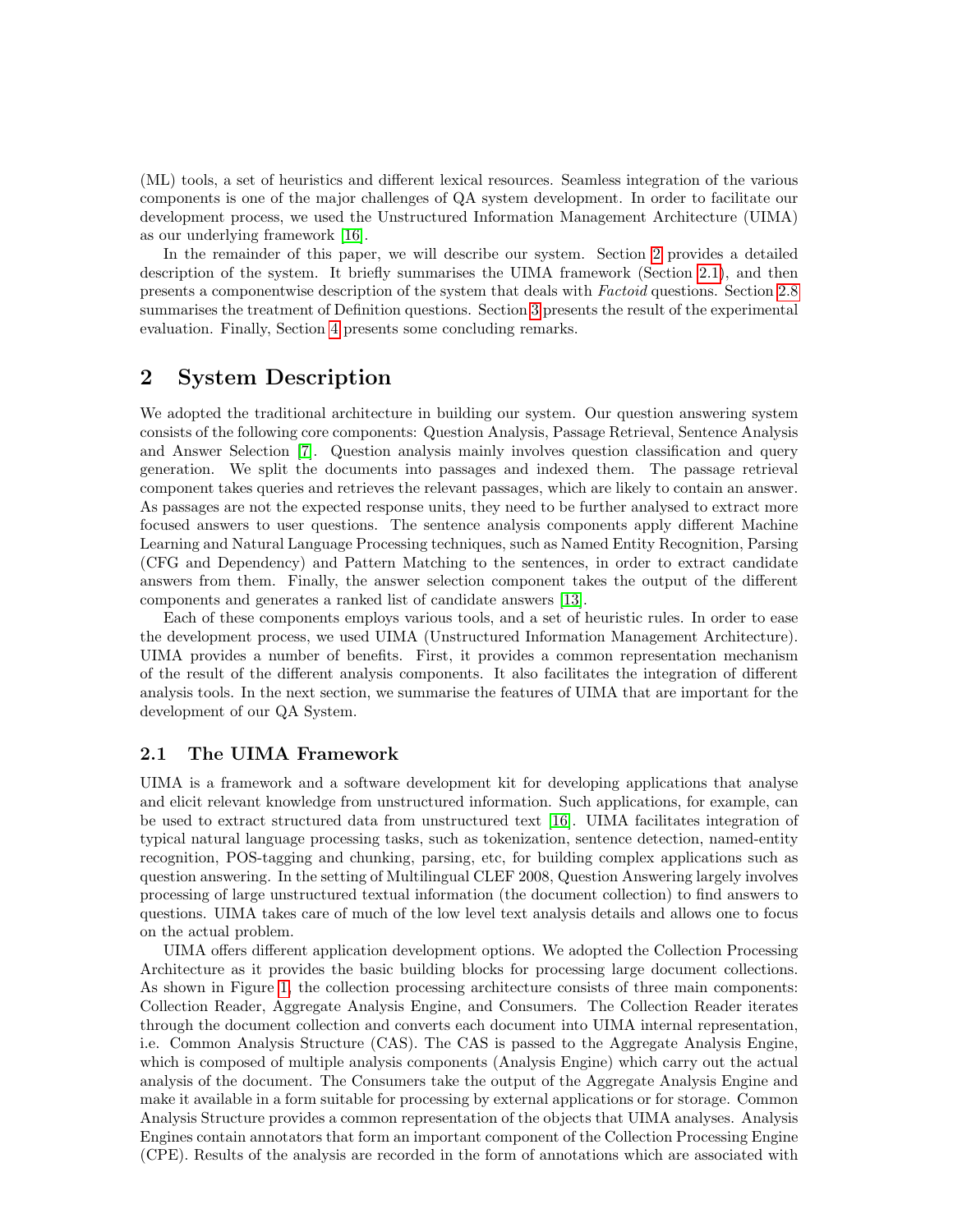

<span id="page-2-0"></span>Figure 1: UIMA Architecture



<span id="page-2-1"></span>Figure 2: Example Annotator

a region in the object being analysed. For textual data, the annotation is recorded as character offset from the beginning of the document. The CAS provides interfaces for storing and querying annotations over the text document. CAS may contain several annotations where each annotation is identified by the associated type [\[16\]](#page-9-0).

Figure [2](#page-2-1) shows an example UIMA based application containing one analysis engine which recognises named-entities. The input document is made of a single question string. The input CAS contains a *question* annotation which spans the entire question string. The *Named Entity* Annotator takes this input and adds a Person annotation to it. The resulting CAS contains two annotations, i.e. Question and Person annotations. UIMA allows the composition of multiple annotators into aggregate annotators where each annotator adds further annotations to the input CAS. The final CAS consists of the question string and a set of annotations that are associated with spans in the question string.

# 2.2 System Overview

The main inputs of the system are the document collection and the questions. Corresponding to each of these inputs, we have collection and question processing components. As shown in Figure [3,](#page-3-0) the collection processing component carries out preprocessing and indexing of the document collection. The preprocessing step involves splitting documents into sentences, and POS tagging and chunking. Indexing takes care of merging a set of sentences into passages and indexing them using the Lucene retrieval engine [\[10\]](#page-9-3). The question processing corresponds to question classification and query generation. The question processing also involves POS tagging and chunking, and parsing of the input questions. The question classifier and query generation component take the linguistically annotated questions and generate question classes, and queries respectively. Finally, the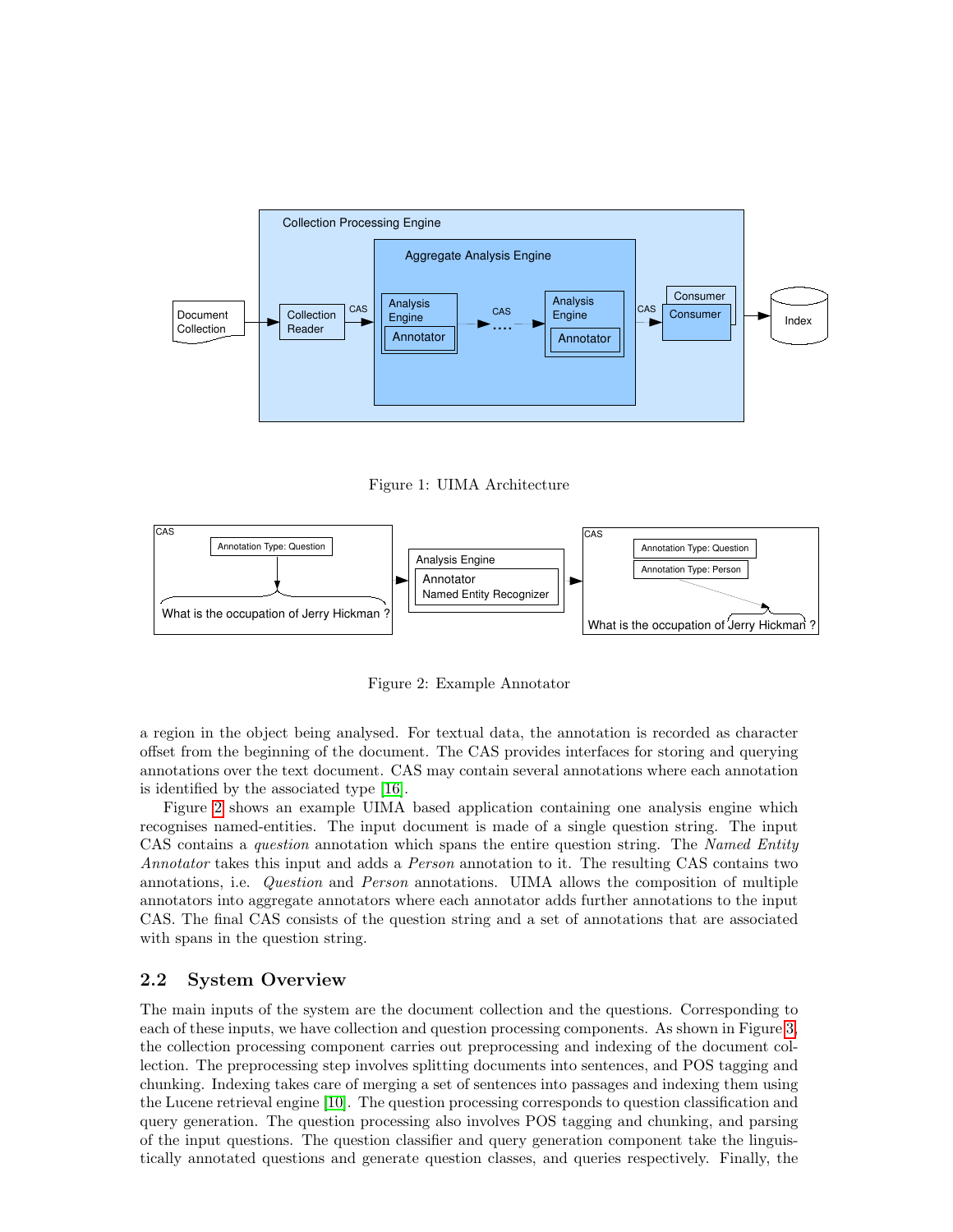

<span id="page-3-0"></span>Figure 3: System Architecture

answer selection component, which matches questions to the answers, consists of passage retrieval, sentence analysis, and answer reranking components. In the current system, we used TreeTagger for POS tagging and Chunking, and a treebank-based Lexical Functional Grammar(LFG) parser for dependecy parsing [\[2,](#page-8-1) [14\]](#page-9-4).

In the next section, we provide detailed descriptions of each of these components assuming Factoid questions as input. Section [2.8](#page-7-0) describes the components that deal with *Definition* questions.

### 2.3 Question Analysis

Question analysis consists of a question classification and a query generation component. We employed both machine-learning and rule-based methods for defining question classes. For the machine learning approach, we trained a classifier using the data set provided by Li and Roth [\[9\]](#page-9-5). We used the MinorThird implementation of Conditional Random Fields as our classifier [\[4\]](#page-8-2). The classification taxonomy consists of two layers in which the top level consists of 6 major classes (ABBREVIATION, ENTITY, DESCRIPTION, HUMAN, LOCATION and NUMERIC VALUE), and the bottom level consist of 50 classes. The resulting labels are used to define expected answer types for the questions.

The rule based approach uses syntactic clues to identify terms that can be used to refine the expected answer types - *focus* terms. Typical patterns include noun phrase chunks following a wh word in the question.

Query generation identifies terms that will be used for retrieving passages. This step uses patterns defined on the output of the POS tagger and Chunker. The query terms consist of noun phrase and verb phrase chuncks, where the focus terms and stop-words are removed.

According to the CLEF guidelines, the questions are organised around a set of topics where each *topic* is associated with a group of questions. However, the *topic* is not explicitly given and must be inferred from the first question or its answer. Therefore, we devised a rule based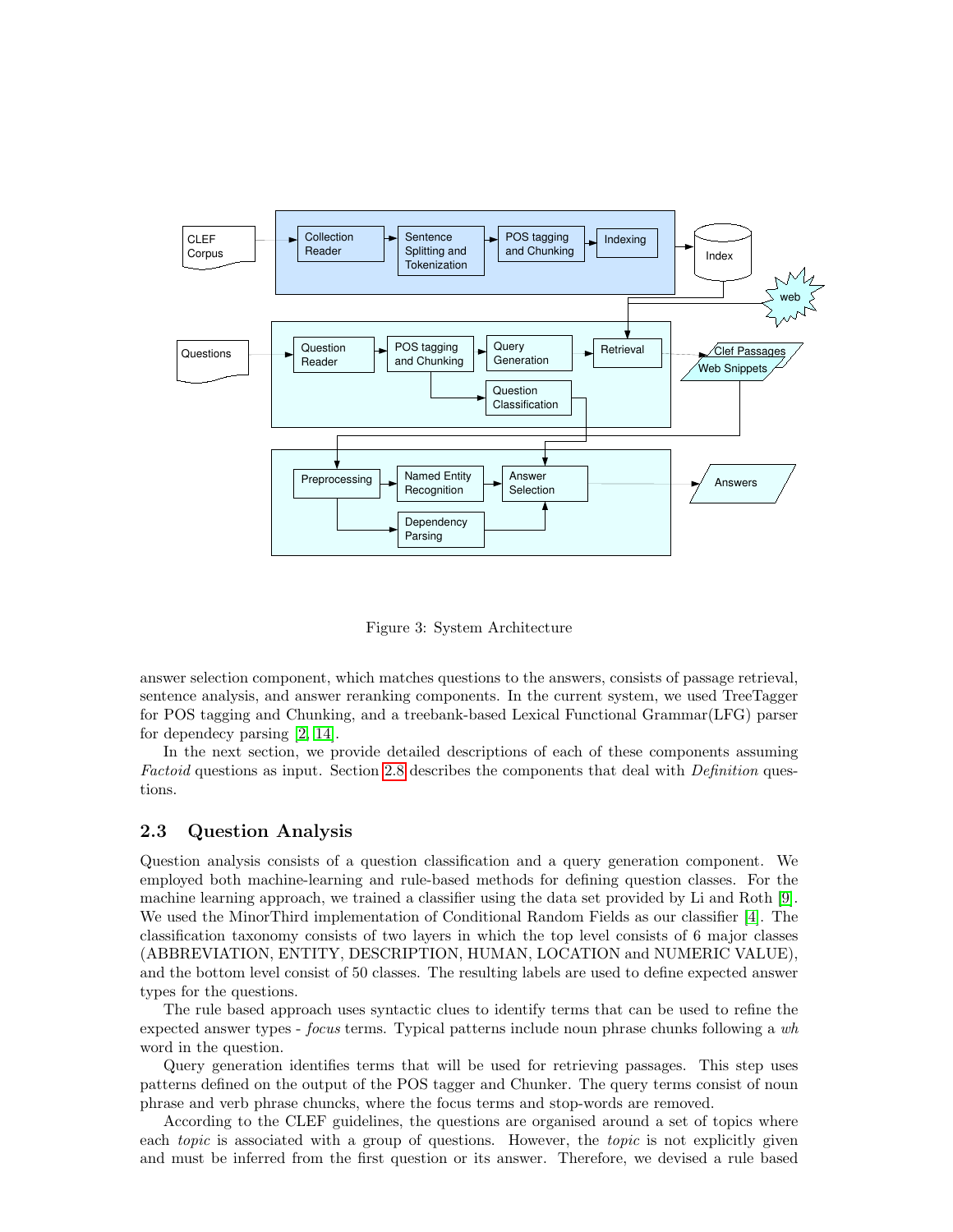method for detecting the topic of the first question. The rules make use of both surface patterns and syntactic clues to identify the *topic* of the question. The *topic* of the first question is also appended to the query set of each of the remaining questions.

#### 2.4 Passage Retrieval

We have three kinds of document collections or sources: the CLEF Document Collection, a Wikipedia Corpus, and the Web. We treat each of these sources differently.

CLEF Collection We split the CLEF documents into passages where each passage is composed of 10 consecutive sentences in the document. The sentences in the passages are POS tagged and chunked. The original sentences are indexed and the tagged sentences are stored in a separate field in the index - CollIndex.

Wikipedia Collection Similarly, the articles of the Wikipedia corpus are also indexed separately - WikiIndex. However, the Wikipedia articles are indexed as a whole and are not split into passages.

The query terms generated by the Question Analysis Module is submitted to both *CollIndex* and *WikiIndex*. The top 100 passages from *CollIndex* and the top 10 articles from *WikiIndex* are retained. Both the passages from the CLEF corpus and Wikipedia articles are split into sentences. Each sentence will be assigned the retrieval status value of the corresponding passage or article as an initial score. The sentences are passed to the sentence analysis module.

Web The system also retrieves web snippets using the same queries. We used Yahoo! APIs for retrieving web snippets. We split the snippets into sentences, and retained only those that contained one or more of the query terms. The sentences are assigned ranks where the top ranking web snippets gets a rank 1, and the second top ranking snippet gets 2 and so on. Finally, sentences are assigned scores as the inverse of their corresponding ranks.

The lists we obtain from the three sources contain scores that are computed quite differently. In order to minimise the effects of the variation in scoring methods, we normalise scores in each list as follows:

<span id="page-4-1"></span>
$$
score_R = score_{norm} = \frac{score_{MAX} - score}{score_{MAX} - score_{MIN}}
$$
(1)

### <span id="page-4-0"></span>2.5 Sentence Analysis

We run a named entity recogniser on the sentences retrieved. We trained a CRF based named entity recogniser on the CoNLL Corpus [\[15\]](#page-9-6). It recognises the following four major classes: PER-SON, ORGANISATION, LOCATION, MISCELLANEOUS. Since there is a mismatch between the classes generated by the question classifier and named entity recognizer, we devised a mapping between the outputs of the two systems. Furthermore, we added additional classes that could reliably be identified using simple pattern matching (such as dates) to the major classes. We have identified the following classes: Date, Person, Location, Organization, Numeric, Count and Description. These classes are further qualified by using the bottom levels of the question classification taxonomy, or terms extracted using the rule-based component. For example, *Location* is further qualified by *Country, City,* or *State*. The minor classes are used to filter the result set as described in Section [2.7.3.](#page-5-0) We have one open class which contains all named entities that do not map to any of the above classes.

The sentences are also parsed using a dependency parser. The result is used to extract dependency triples that are used to measure the similarity between Questions and Sentences containing the candidate answer as will be explained in Section [2.7.1.](#page-5-1)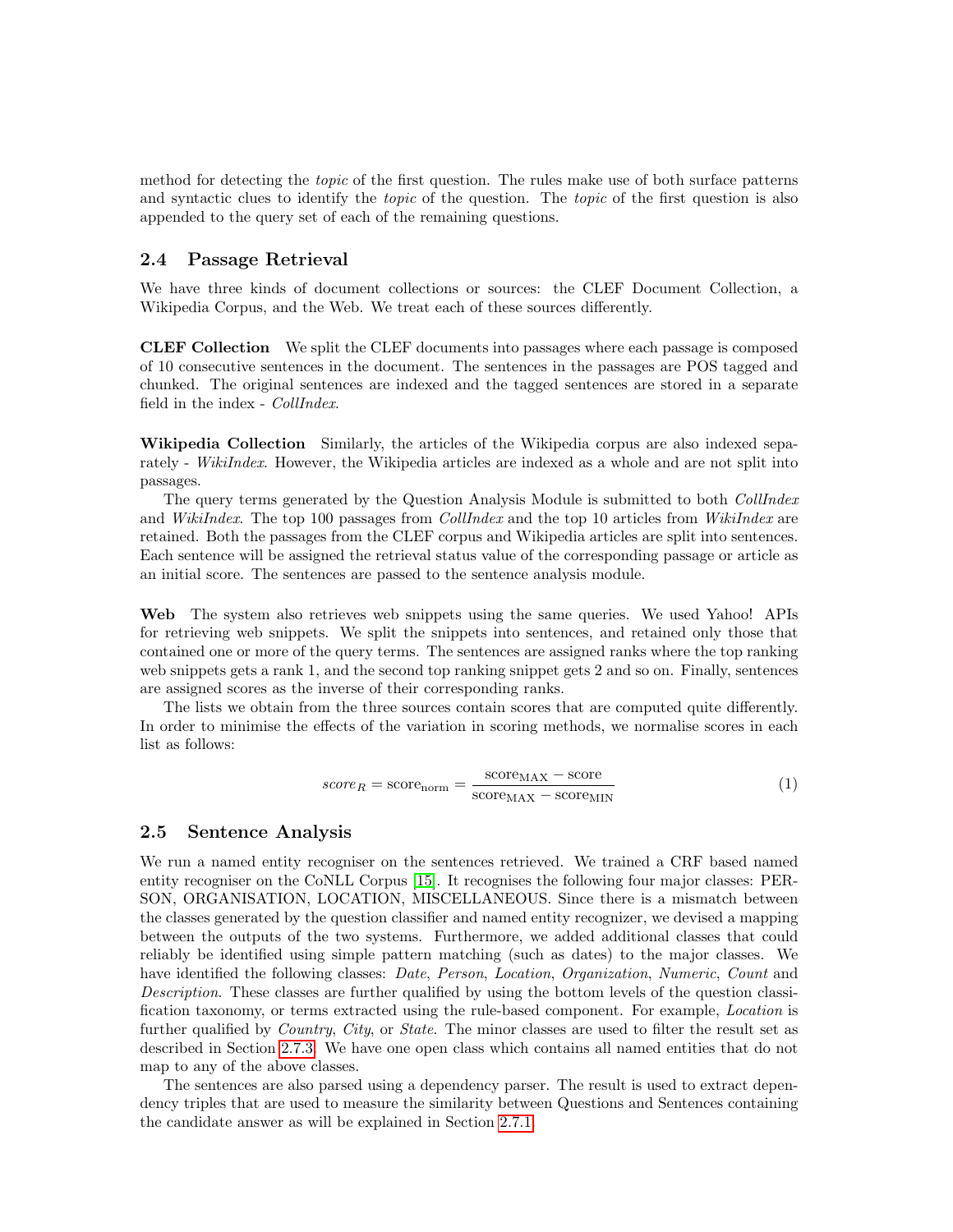# 2.6 Candidate Answer Extraction

We consider two cases when searching for candidate answers to the questions. The first case relates to when the question class can be mapped to one of the predefined classes. In this case, the named entities whose types match one of the broad question classes taken are as candidate answers. For the non-matching case, all noun phrases are extracted from the sentence and are considered candidates. Further type filtering is done on the list as shown in Section [2.7.3.](#page-5-0) Initially, the named entities receive the retrieval status value of the passage to which they belong. Since several named entities receive the same ranking, we rerank the entities using other evidence of relevance.

# 2.7 Answer Reranking

We reranked candidate answers based on different sources of evidence, such as syntactic similarity of the sentence with the question, proximity of query terms to the candidate answers, similarity of the semantic type of the candidate answer to the answer type, and centrality of the sentence with respect to a corpus of web snippets retrieved using the query terms extracted from the question. We provide details of each these filtering mechanisms.

#### <span id="page-5-1"></span>2.7.1 Syntactic Similarity

Syntactic structures have been used extensively to find answers to questions. Syntactic structures have been used for reformulation of questions into the corresponding declarative forms containing a missing constituent. The missing constituent is assumed to contain the answer phrase. The resulting pattern is used to search for the sentence containing the answer. The syntactic structures can also be used to measure the similarity between the questions and the sentence containing the candidate answer. Syntax based evidences have been used to rerank candidate answers in a number of QA Systems [\[6,](#page-9-7) [8,](#page-9-8) [12\]](#page-9-9).

In the current system, syntactic similarity is measured in terms of the number of shared dependency relations between the sentence and the question. For this, we parsed both the questions and the sentences using a Lexical Functional Grammar(LFG)-based parser [\[2\]](#page-8-1) developed at Dublin City University. The system takes the output of a syntactic parser (Charniak parser [\[3\]](#page-8-3)) and generates an F-Structure, a labeled bilexical dependency graph. The output can also be provided in the form of a set dependency triples. Although the final goal of the project is to make inference based on the F-Structures, the current implementation makes use of the dependency triples to compute similarity between the sentences and the questions. We count how many dependency pairs are shared between the questions and answers, normalise the resulting value and add it to the overall score of the named entities extracted from the sentence.

#### 2.7.2 Term Proximity

This method is based on the assumption that answers are likely to be found in a close proximity to the query terms in a sentence. In other words, if more query terms appear in the vicinity of the candidate answer, the candidate answer is likely to be the true answer and hence receives more weight. We implemented this intuition as follows. For each candidate answer in a sentence, we take a window of 10 terms centred in the candidate answer. We then count how many of the query terms appear in the Window. The final score is obtained by dividing the resulting count by the total number of query terms.

#### <span id="page-5-0"></span>2.7.3 Type Filtering

As mentioned in Section [2.5,](#page-4-0) our type classification is limited and assigns a significant part of the named entity classes to miscellaneous. On the other hand, the types derived from questions are either specific instances of the major classes we identified or may not be covered by the major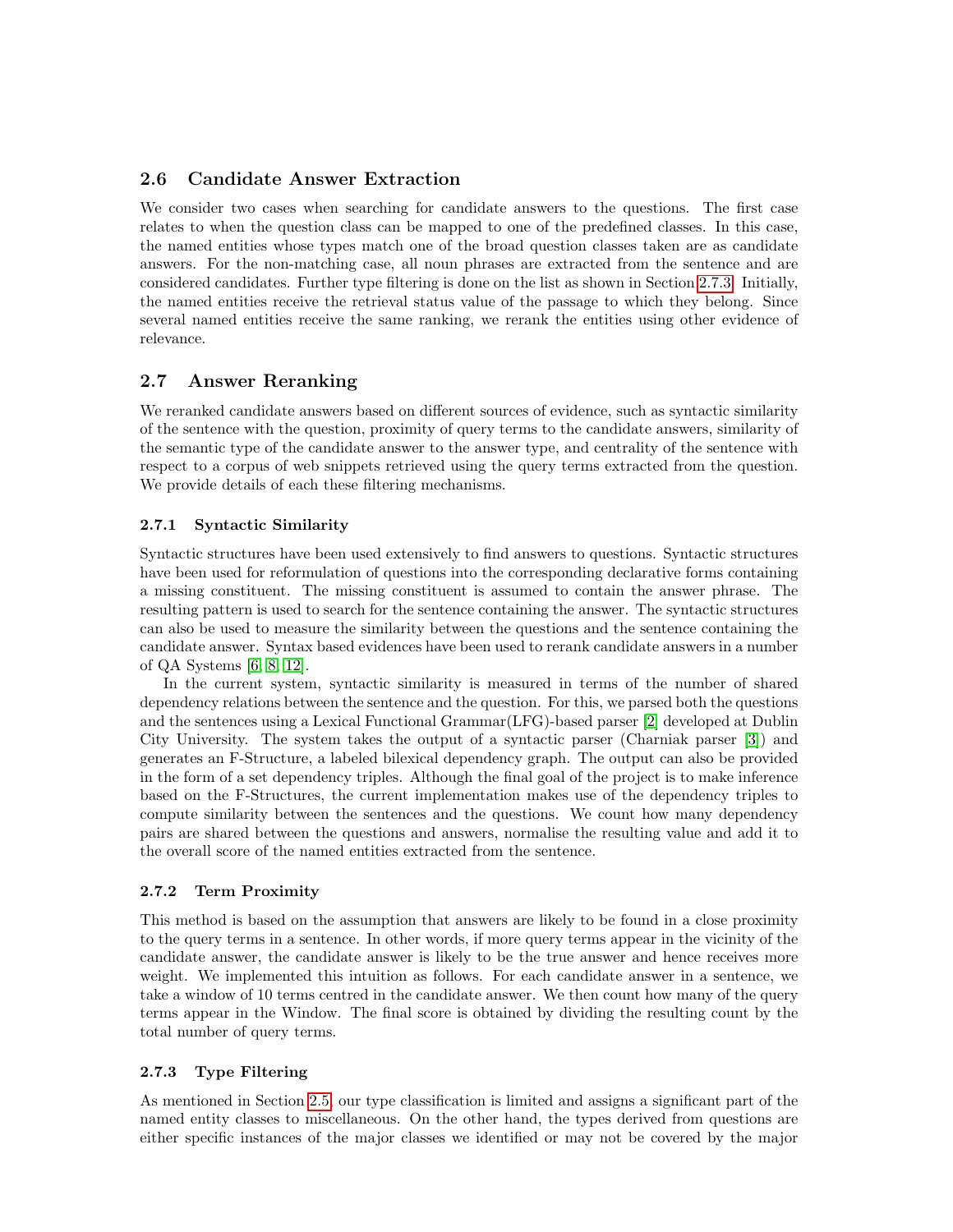classes. In order to fill the gap, we devised the following methods for computing semantic similarity between the expected answer type and the candidate answer.

Wikipedia Category Wikipedia contains a large set of user defined categories which are assigned to its entries. The method is implemented as a binary feature function. First, we check if the candidate answer has an entry in Wikipedia. If the candidate answer does not match an entry in Wikipedia, we assign a score of 0. If there is a Wikipedia entry corresponding to the answer string, we retrieve the categories associated with the Wikipedia article. We then check if the answer type terms are contained in the category lists. If the answer type terms does not occur in the category list, we assign the candidate term a zero score otherwise we assign a score of 1 to the candidate answer.

WordNet Hierarchy We take both the expected answer type and the candidate answer, and check if they have entries in WordNet. We then check if the expected answer type and the candidate answer stand in the *Hypernym* relation with respect to the WordNet hierarchy. We assign a score which is the inverse of the distance between the two concepts in the hierarchy. For example, if the expected answer type is a direct hypernym of the candidate answer, the candidate answer recieves a score of 1.0, else it will be less than 1.0.

WordNet vs Wikipedia Category This is an extension of Wikipedia Category method above. We take the expected answer type, and generate its *WordNet hyponyms* sets (5 levels down the hierarchy). We take the Wikipedia categories of the candidate answer. Finally, we compute the fraction of shared entries between these two sets as a measure of semantic similarity.

#### <span id="page-6-0"></span>2.7.4 Web based evidence

We used the Web in two ways: to find answers, and to rerank candidate answers from the CLEF Collection and Wikipedia Collection.

Web Answers The Web snippets pass through the same processing pipelines as the snippets (sentences) from the CLEF Collection and Wikipedia Collection. Since answers must come from the later two collections, the Web answers must be mapped onto the collection (*Answer Projec*tion). For each candidate answer in the lists obtained from the CLEF Collection and Wikipedia Collection, we check if there is a matching Web answer in the ranked list of Web answers. If there is, we add the score of the Web answer to the current score of the candidate answer. This assigns more weight to those candidates that are found in the Web answer list.

Web based reranking This type of evidence for sentence importance is based on the assumption that there is a high degree of redundancy among the top web snippets returned for a given query. In order to take advantage of this fact, we create a *reference corpus* consisting of the top 50 ranking Web snippets. This corpus will be used to estimate relevance of the sentences to the questions. This is estimated as a similarity between the target sentence with the web corpus. The target sentence is the sentence that contains the candidate answer. We create a graph with target and reference sentences as nodes and weighted edges indicating similarity between pairs of sentences. In this model, sentences receive evidence of their importance from other sentences and, in turn, they "pass on" their importance, in a recursive manner. Our graph-based ranking method extends a method proposed in [\[5,](#page-9-10) [11\]](#page-9-11): we bring in "weighted support" from the reference corpus. Details of our graph-based ranking approach can be found in [\[1\]](#page-8-4).

### 2.7.5 Combining Scores

The overall scores for reranking candidate sentences is computed as a linear combination of the Retrieval scores, Syntactic similarity, Term Proximity,Type Filtering and Web-based evidence.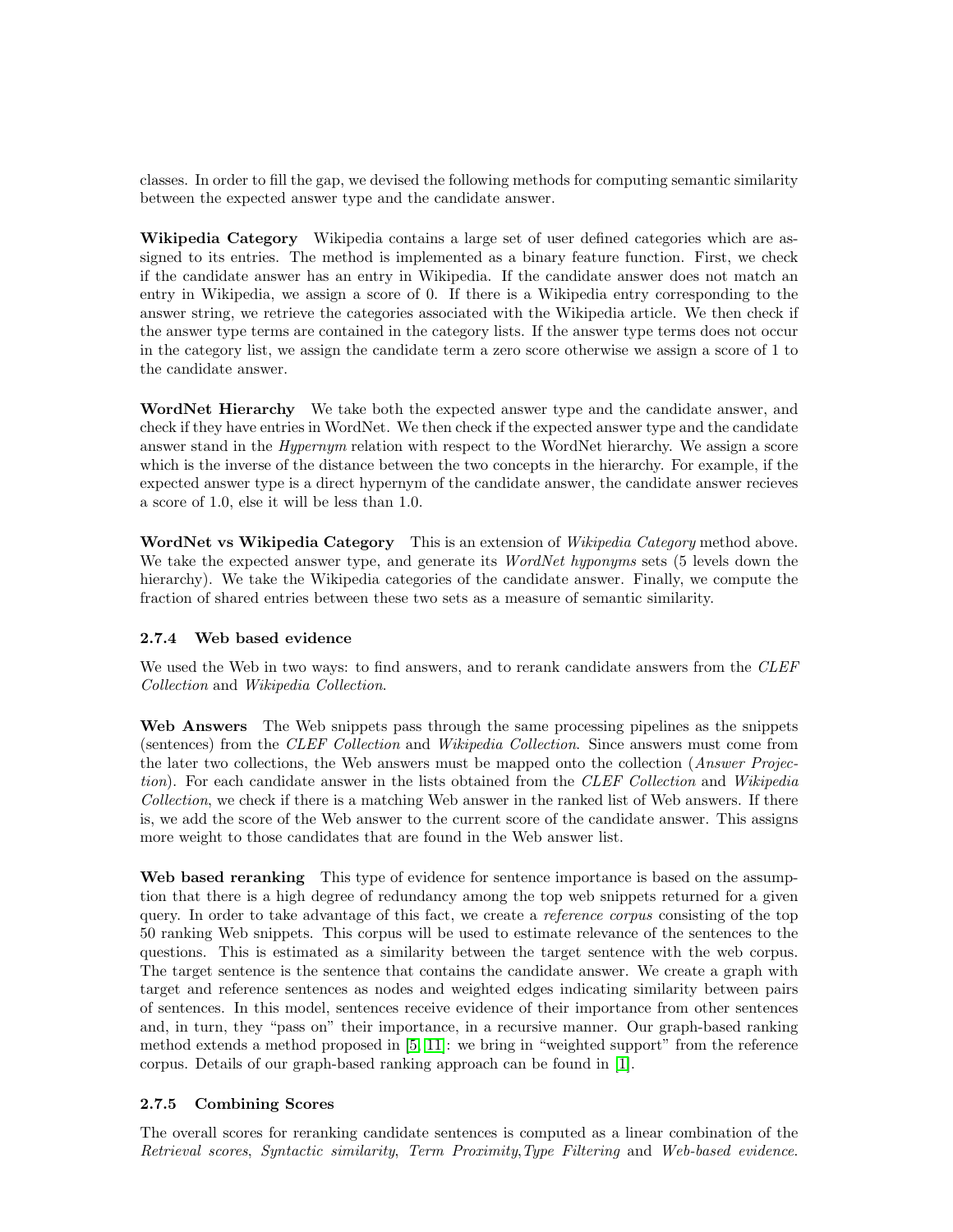Each of these scores have been normalized between 0 and 1 using the formula given [1.](#page-4-1) The baseline system simply sums these scores without taking into account the relative importance of the different evidences. In the future, we are planning to use machine learning approach for computing the final score using these evidences as features, and a set of questions and answers as training material.

### <span id="page-7-0"></span>2.8 Definition Questions

The *definition* questions expect short snippets or sentences that provide a concise definition or description of the topic as an answer, unlike factoids for which the expected answers are largely named entities. As a result, we adopted a different strategy for definition questions. The system takes the topic generated by the question analysis module, and submits it as a query to the retrieval module. The returned passages and Wikipedia articles are split into sentences. Sentences that do not contain the topic are removed from the list. We assign more weight to sentences with copula verb construction with the *topic* as a subject, e.g. TOPIC is  $\dots$ 

Finally, the sentences are reranked using evidences obtained from the web as described in Section [2.7.4.](#page-6-0)

# <span id="page-7-1"></span>3 Experimental Evaluation

We submitted two runs for our CLEF participation. The first run is the output of the complete system - *Complete*. The second run is the output of the system without the web-based reranking component - Partial.

|             | Factoid |     | Definition                                         |  | Overall |          |
|-------------|---------|-----|----------------------------------------------------|--|---------|----------|
|             |         |     | Complete Partial Complete Partial Complete Partial |  |         |          |
| Right       |         |     |                                                    |  |         |          |
| Wrong       | 142     | 157 | 16                                                 |  | 168     | 195      |
| ineXact     |         |     |                                                    |  |         | $\Omega$ |
| Unsupported |         |     |                                                    |  |         |          |

| Table 1: Results. |
|-------------------|
|                   |

Overall the system returned only 16 exact answers, and 25 correct answers counting unsupported answers. The web reranking component contributed significantly. The result without the web reranking component is disappointing. This is attributed to a number of problems. The main problem was lack of proper testing due to time constraints. This was compounded by an error introduced by a last minute change. Another major problem is, of course, the scope of our system. As mentioned in Section [1,](#page-0-0) the system relies primarily on online methods which focused on a restricted class of named entities. Since it is an evolving system, we believe that its coverage will improve by adding more semantic categories.

Effects of Translation Although most of the German questions have been accurately translated into English, there are still some translation errors which affected our results. The errors may range from incorrect word order, missing constituent to non-translated terms, and have affected both the question classification and query generation components. For example, the following translation error resulted in an incorrect question classification - Description or Definition.

- DE: Wie großist Jerod Ward?
- EN: Is Jerod Ward how large?

For the following case, which contains incorrect word order, the query generation component identifies Mathieu Orfila as the Focus of the sentence, as in Country in the question form Which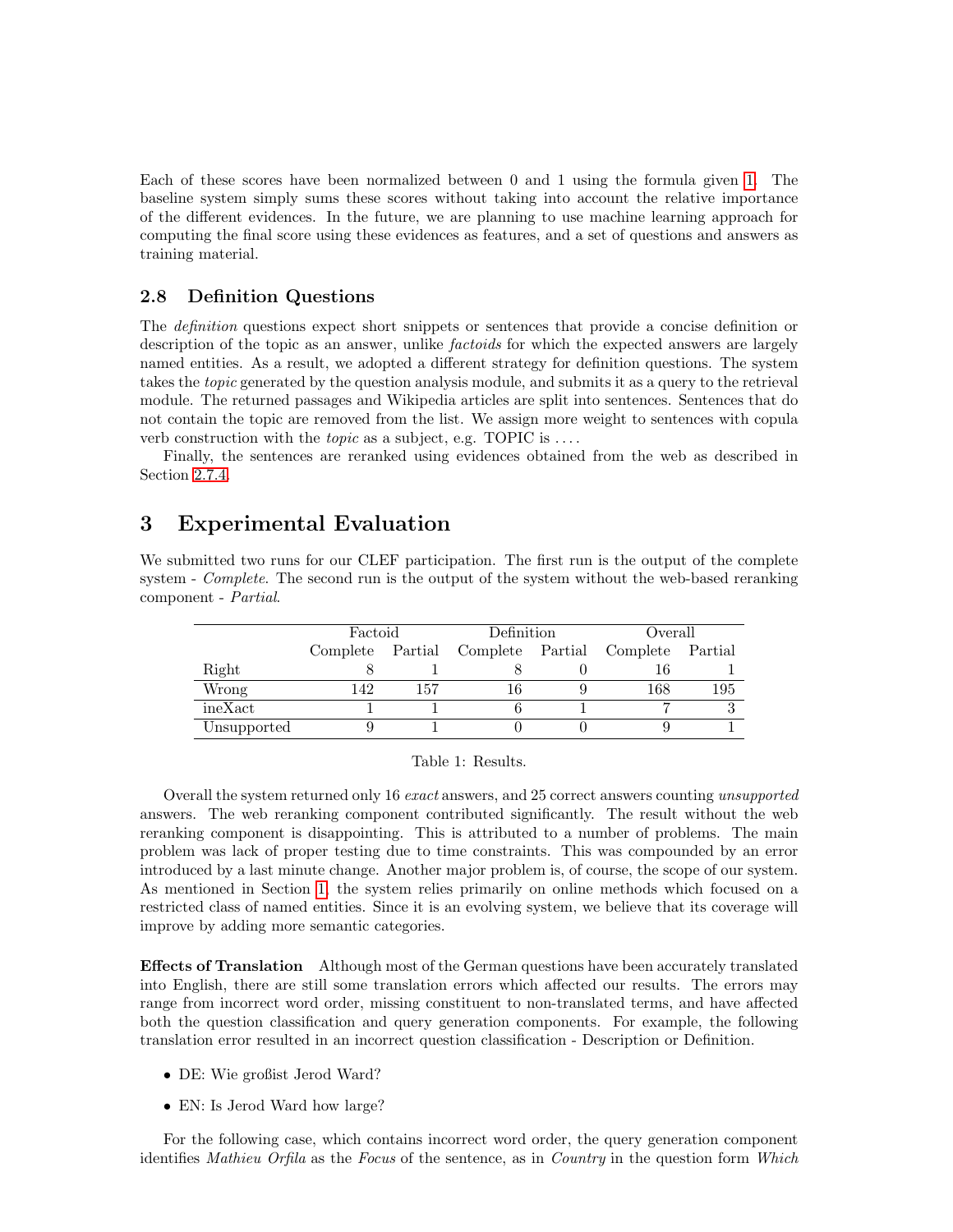$country \ldots$ . This error in turn propagated to subsequent analysis steps resulting in few candidate answers.

- DE: Wann schrieb Mathieu Orfila sein "Trait des poisons"?
- EN: When Mathieu Orfila wrote its "Trait poisons"?

The last example contains a term that is not translated, i.e. Geomorphologie. Since it is the only term in the query generated by the question analsys component, it returned very few snippets.

- DE: Was ist die Geomorphologie?
- EN: What is the Geomorphologie?

# <span id="page-8-0"></span>4 Conclusion

We presented our QA system adapted for the German-English bilingual CLEFQA task. The system is developed using UIMA (Unstructured Information Management Architecture) as our underlying framework. The exercise showed that UIMA facilitates building QA system in a short period of time. Since this is our first participation, we hope that the results of the system will improve in the future, given adequate time for testing and adapting to the new inputs, i.e. translated inputs.

The system is largely based on Information Extraction methods, with various filtering and reranking steps to pin point the correct answers. It is limited in a number of aspects since it is in its early stages of development. Our future plan is to extend the types of question that can be handled, and improve the methods for those already implemented. Furthermore, we also need to improve on reranking algorithms. We would like to bring in more of the deep NLP methods into the reranking algorithm. Specifically, we would like to extend our dependency triple based scoring method to include the full LFG-based parse output. Finally, computation of the overall score is based on simple linear combination of the individual scores ignoring their relative weights. In the future, we will use a ML based approach for computing the overall score using the individual evidences as features.

# 5 Acknowledgments

The research reported in this paper was supported by the Science Foundation Ireland under grant number 04/IN/I527.

# References

- <span id="page-8-4"></span>[1] Sisay Fissaha Adafre and Maarten de Rijke. Estimating importance features for fact mining (with a case study in biography mining). In RIAO, 2007.
- <span id="page-8-1"></span>[2] Aoife Cahill, Michael Burke, Martin Forst, Ruth Odonovan, Christian Rohrer, Josef Genabith, and Andy Way. Treebank-based acquisition of multilingual unification grammar resources. Research on Language and Computation, 3(2):247–279, July 2005.
- <span id="page-8-3"></span>[3] Eugene Charniak. A maximum-entropy-inspired parser. In Proceedings of the first conference on North American chapter of the Association for Computational Linguistics, pages 132–139, San Francisco, CA, USA, 2000. Morgan Kaufmann Publishers Inc.
- <span id="page-8-2"></span>[4] W. Cohen. Methods for identifying names and ontological relations in text using heuristics for inducing regularities from data. <http://minorthird.sourceforge.net>.